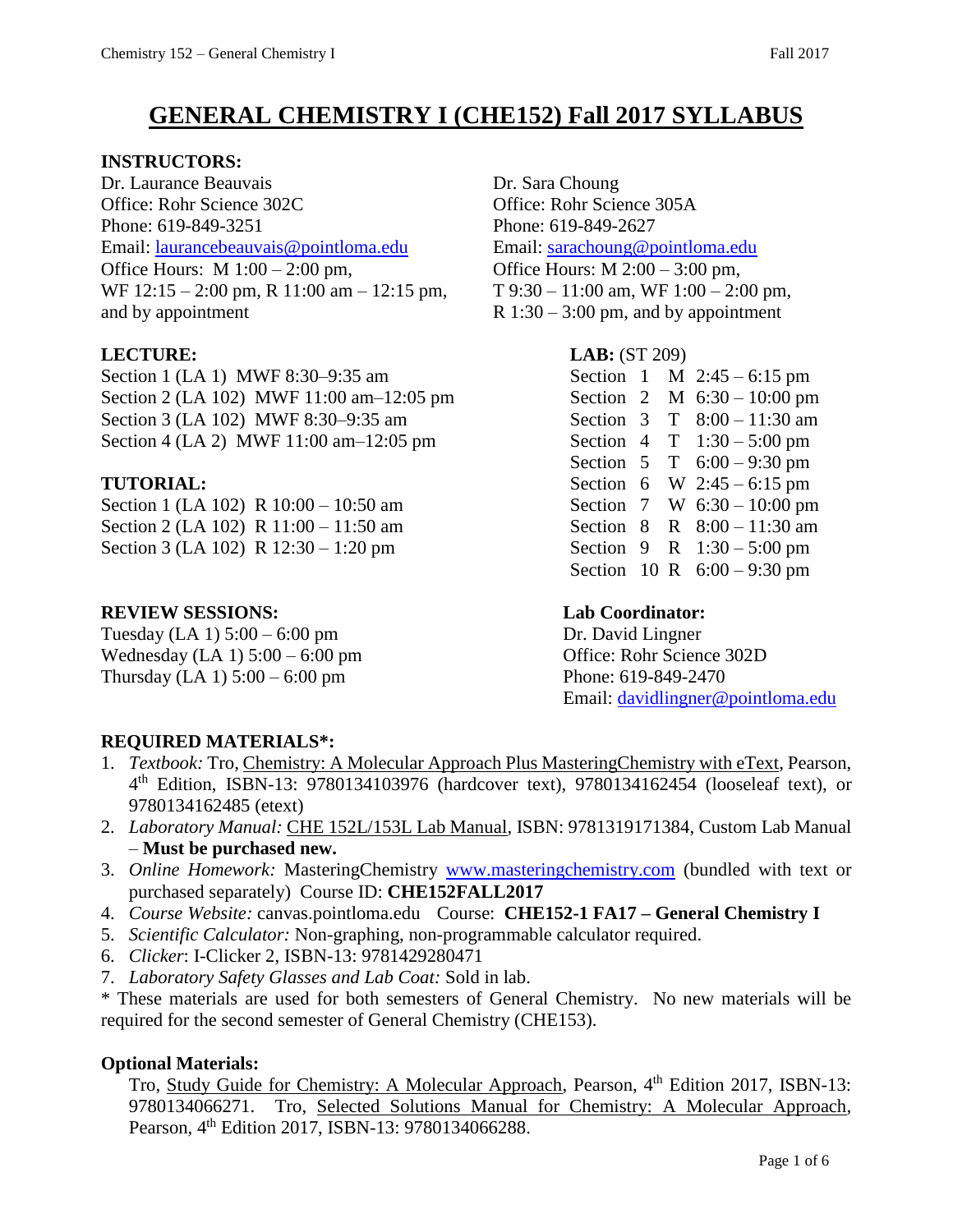#### **COURSE DESCRIPTION:**

This is the first course in a two-semester sequence studying the basic principles of modern chemistry. The course is designed to teach chemical facts and theories; to provide a conceptual framework for chemistry and chemistry related disciplines; and to develop laboratory skills relevant to the practice of chemistry. Emphasis on atomic and molecular structure, chemical bonding, gas laws, states of matter, and solutions. Course includes one three and one-half-hour laboratory each week.

#### **LEARNING OUTCOMES:**

An understanding of chemistry is a necessary part of an education in the basic and applied sciences, engineering, and medical professions. It also provides insight and increased comprehension regarding current events and proposed policies.

Specifically, upon completion of this course, students will be able to:

- Demonstrate a foundational knowledge of the general principles of chemistry including atomic and molecular structure, chemical bonding, states of matter, and behavior solutions.
- Solve problems related to unit conversions, stoichiometry, energy calculations, and gas laws.
- Perform basic chemical laboratory techniques related to the topics listed above.

General Education Learning Outcomes: GELO 1e will be assessed directly using problems on the final exam that are quantitative in nature.

#### **PREREQUISITE:**

Satisfactory high school background, Chemistry 103, Physical Science 110, or the equivalent. Math skills equivalent to those taught in a typical pre-calculus course.

#### **COREQUISITE:**

CHE152L and CHE151 (unless waived by exam).

#### **EVALUATION:**

The activities described below will contribute to your total course grade according to the following:

| Hour Examinations (4)           | 40% |
|---------------------------------|-----|
| <b>Laboratory Work</b>          | 25% |
| Homework (online $&$ other)     | 10% |
| Quizzes and In-Class Activities | 10% |
| Final Examination               | 15% |

Letter grades will be assigned at the end of the course based on your percentage of total possible points, according to the following APPROXIMATE scale:

| A             | $90 - 100\%$ |
|---------------|--------------|
| B             | $80 - 89\%$  |
| $\mathcal{C}$ | $70 - 79\%$  |
| D             | $60 - 69\%$  |
| NC/F          | $< 60\%$     |

(+) and (–) grades will be assigned within each bracket. (There is no A+ grade.) CHE151 is graded on a Credit/No Credit basis.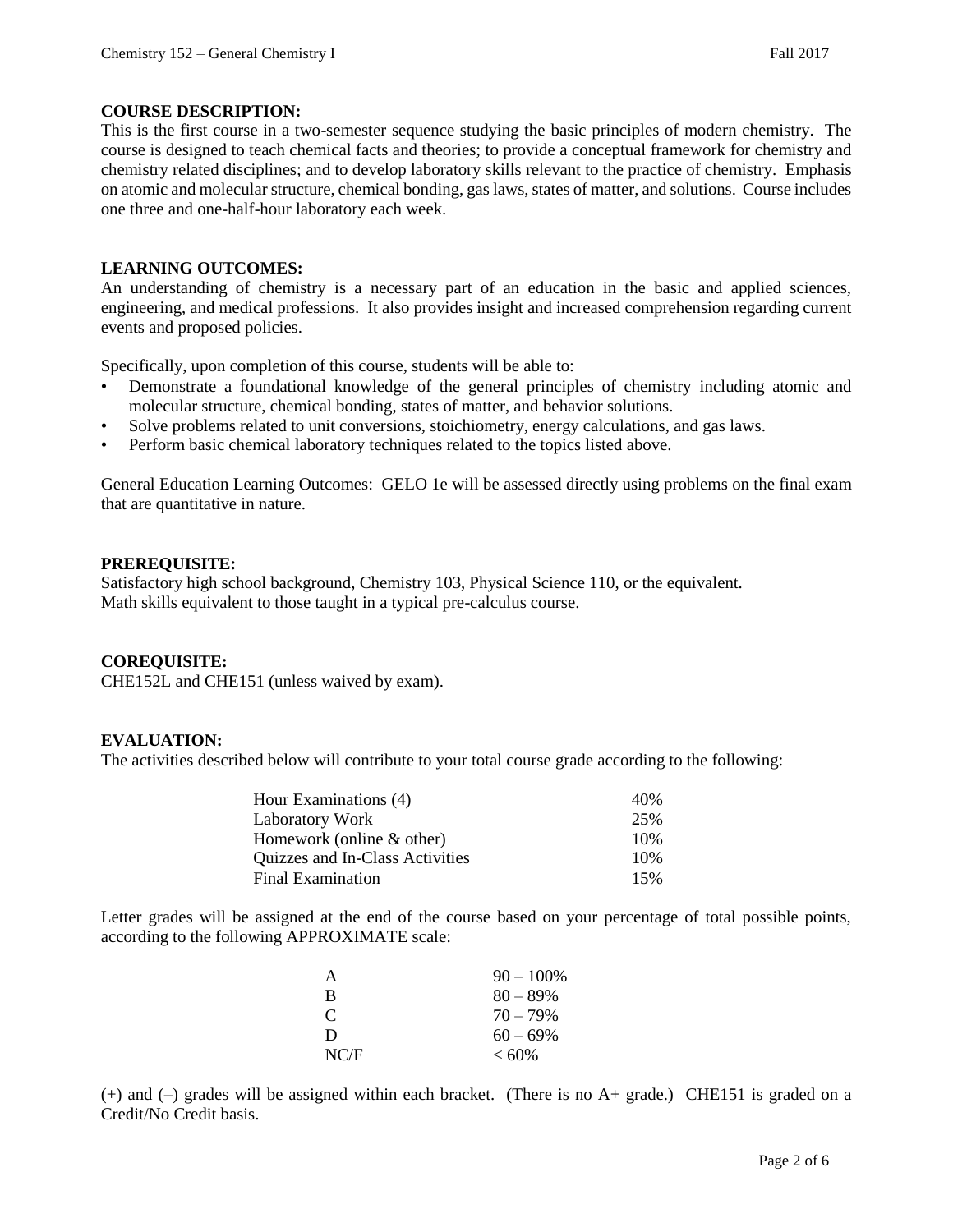### **Strategies for success in CHE152**

- 1. It is crucial that you primarily understand as well as memorize course material. You will be expected to synthesize your knowledge on homework, quizzes, and exams. Focus on recognizing patterns and learn to apply the problem solving strategies that are introduced in the book and lecture.
- 2. Working problems is the key to success. Work the practice problems in the book as you read the material and start homework sets early so that you can take advantage of office hours and review sessions.
- 3. Come prepared to class. The time you invest in reading the assigned sections and answering prelecture problems will be repaid in full when it comes time to study for exams.
- 4. Get help if you don't understand something. The instructors are here for you!

# *Advice from recent General Chemistry students*

- Read the sections assigned for each lecture beforehand. Even if you don't understand what you are reading, it will make so much sense when the instructor explains it. Doing this keeps you on top of this class and makes quizzes and tests much easier to study for.
- I advise them to start mastering chemistry assignments as soon as they are assigned. They should take advantage of office hours, too.
- Go to office hours if you don't understand something! Read the textbook it actually helps so much to go over those examples and do them yourself. When studying for the exams, redo examples from class handouts.
- Dedicate a certain amount of time each day to reviewing in class material and go to his office hours if you are confused about anything at all.
- Pay attention and show up to class! Also read and take notes on the sections that will be covered in lecture. If you're struggling in the class or just not understanding even one thing, go to the tutoring center or office hours and really get it down.
- Stay on top from the beginning. Work on test taking strategy. Study. Exams are everything.
- Pay attention in lab, as long as you do well in lab you should be fine.
- Study hard and prioritize your time. Also, make a good relationship with the professor.
- Apply yourself and work hard. You as an individual determine your success in general chemistry.
- Take the class seriously from the very beginning. Review notes directly after class.

# **ADMINISTRATION:**

- 1. Attendance: You are responsible for all the material covered during class. Regular and punctual attendance at all classes is considered essential to optimum academic achievement. If the student is absent from more than 10 percent of class meetings, the faculty member can file a written report which may result in deenrollment. If the absences exceed 20 percent, the student may be de-enrolled without notice until the university drop date or, after that date, receive the appropriate grade for their work and participation. See [Class Attendance](https://catalog.pointloma.edu/content.php?catoid=28&navoid=1761#Class_Attendance) in the Undergraduate Academic Catalog. A lab absence will result in a zero on that lab report and lab quiz.
- 2. The use of portable electronic devices (phones, laptops, iPods, etc.) not related to the course is not permitted in the classroom or lab.
- 3. Online Homework: Homework will be assigned regularly through MasteringChemistry [\(www.masteringchemistry.com](http://www.masteringchemistry.com/) course ID: CHE152FALL2017). Successful completion of the homework is essential in mastering the course material. Late assignments will not be accepted.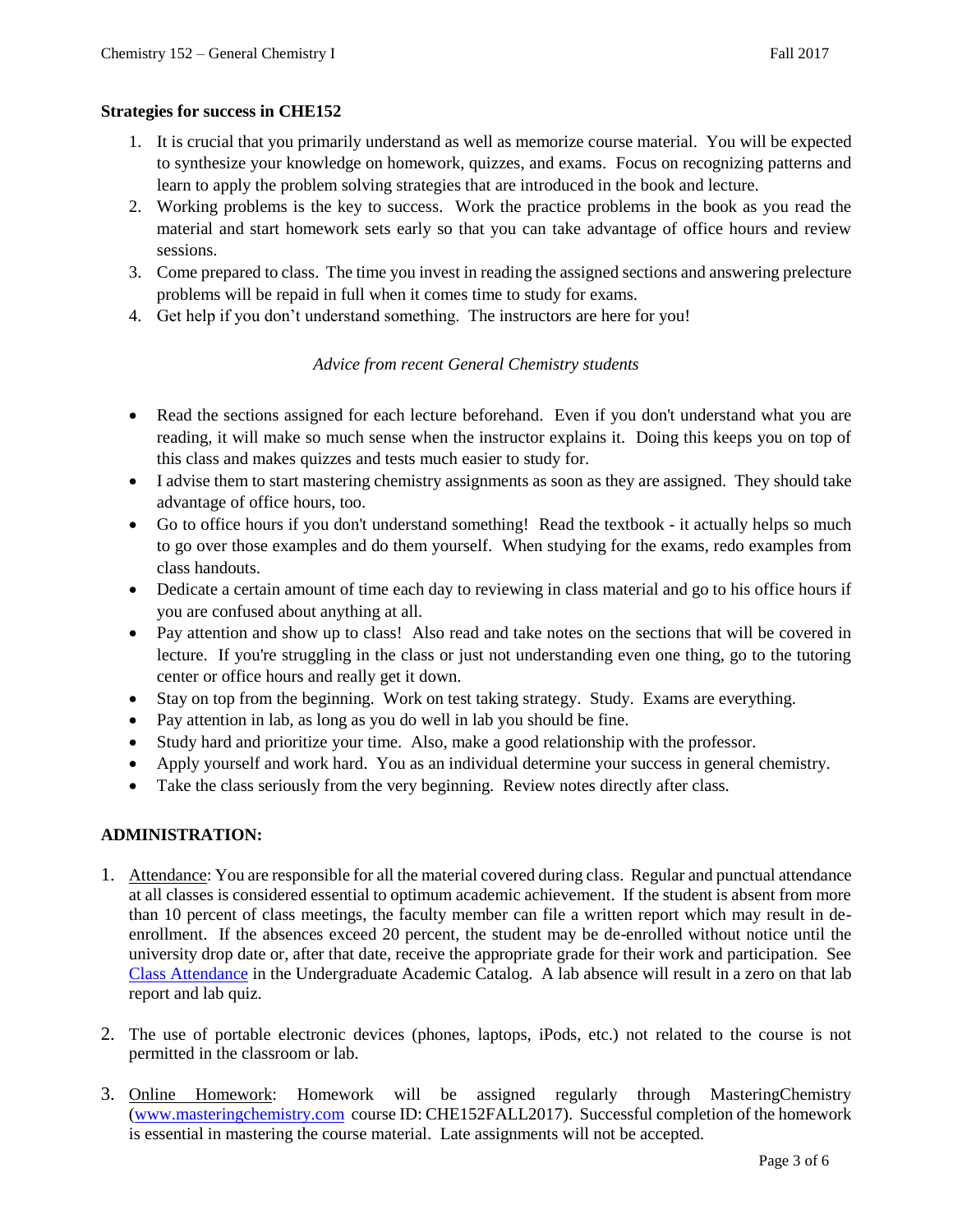- 4. In-Class Activities: In-Class activities will be assigned and collected periodically during the semester. Inclass activities cannot be made up; however, the lowest in-class activity score will be discarded when final grades are computed.
- 5. Exams and Quizzes: Four exams and a comprehensive final will be given during the semester. Make-up exams will be arranged only if the instructor is contacted prior to the scheduled exam time and then only if you present an institutionally valid excuse. Unannounced quizzes will be given periodically throughout the semester. Quizzes cannot be made up; however, the lowest quiz score will be discarded when final grades are computed. *Only non-graphing and non-programmable calculators may be used for exams and quizzes.*
- 6. Laboratories: Laboratory sections will meet on a weekly basis. Attendance is mandatory at all laboratory sessions. If you must miss a lab for a valid reason, you should make prior arrangements with the lab coordinator to ascertain if you can attend another lab section. No other shifts in lab schedules will be permitted. There will be no opportunity to make up missed labs. Furthermore, you are responsible for all the material covered in the lab even if you did not attend. Some experiments will be done individually, while others are best worked in pairs. Your lab instructor will specify when you work in pairs. In either case, individual lab reports will be submitted at the end of each period. A quiz, given at the beginning of each lab period, is designed to test individual understanding of the current and previous experiments.
- 7. Canvas: Canvas (canvas.pointloma.edu) is used as a repository for course material such as lecture notes, slides, and miscellaneous items. Announcements will be sent out via Canvas. It is your responsibility to check Canvas regularly and to confirm that your correct email address is in the system. Grades will be posted periodically to Canvas.

### **OTHER MATTERS:**

Academic Accommodations Policy: If you have a diagnosed disability, please contact PLNU's Disability Resource Center (DRC) within the first two weeks of class to demonstrate need and to register for accommodation by phone at 619-849-2486 or by e-mail at [DRC@pointloma.edu.](mailto:DRC@pointloma.edu) See [Disability Resource](http://www.pointloma.edu/experience/offices/administrative-offices/academic-advising-office/disability-resource-center)  [Center](http://www.pointloma.edu/experience/offices/administrative-offices/academic-advising-office/disability-resource-center) for additional information.

Academic Honesty Policy: Students should demonstrate academic honesty by doing original work and by giving appropriate credit to the ideas of others. Academic dishonesty is the act of presenting information, ideas, and/or concepts as one's own when in reality they are the results of another person's creativity and effort. A faculty member who believes a situation involving academic dishonesty has been detected may assign a failing grade for that assignment or examination, or, depending on the seriousness of the offense, for the course. Faculty should follow and students may appeal using the procedure in the university Catalog. See [Academic](https://catalog.pointloma.edu/content.php?catoid=28&navoid=1761)  [Policies](https://catalog.pointloma.edu/content.php?catoid=28&navoid=1761) for definitions of kinds of academic dishonesty and for further policy information.

Final Examination Policy: Successful completion of this class requires taking the final examination **on its scheduled day**. See the 2017-2018 final [examination schedule.](https://drive.google.com/file/d/0B_GGaV-aJW1SWnVNSzMwM2dJZXc/view) No requests for early examinations or alternative days will be approved.

PLNU Copyright Policy: Point Loma Nazarene University, as a non-profit educational institution, is entitled by law to use materials protected by the US Copyright Act for classroom education. Any use of those materials outside the class may violate the law.

PLNU Mission: Point Loma Nazarene University exists to provide higher education in a vital Christian community where minds are engaged and challenged, character is modeled and formed, and service becomes an expression of faith. Being of Wesleyan heritage, we aspire to be a learning community where grace is foundational, truth is pursued, and holiness is a way of life.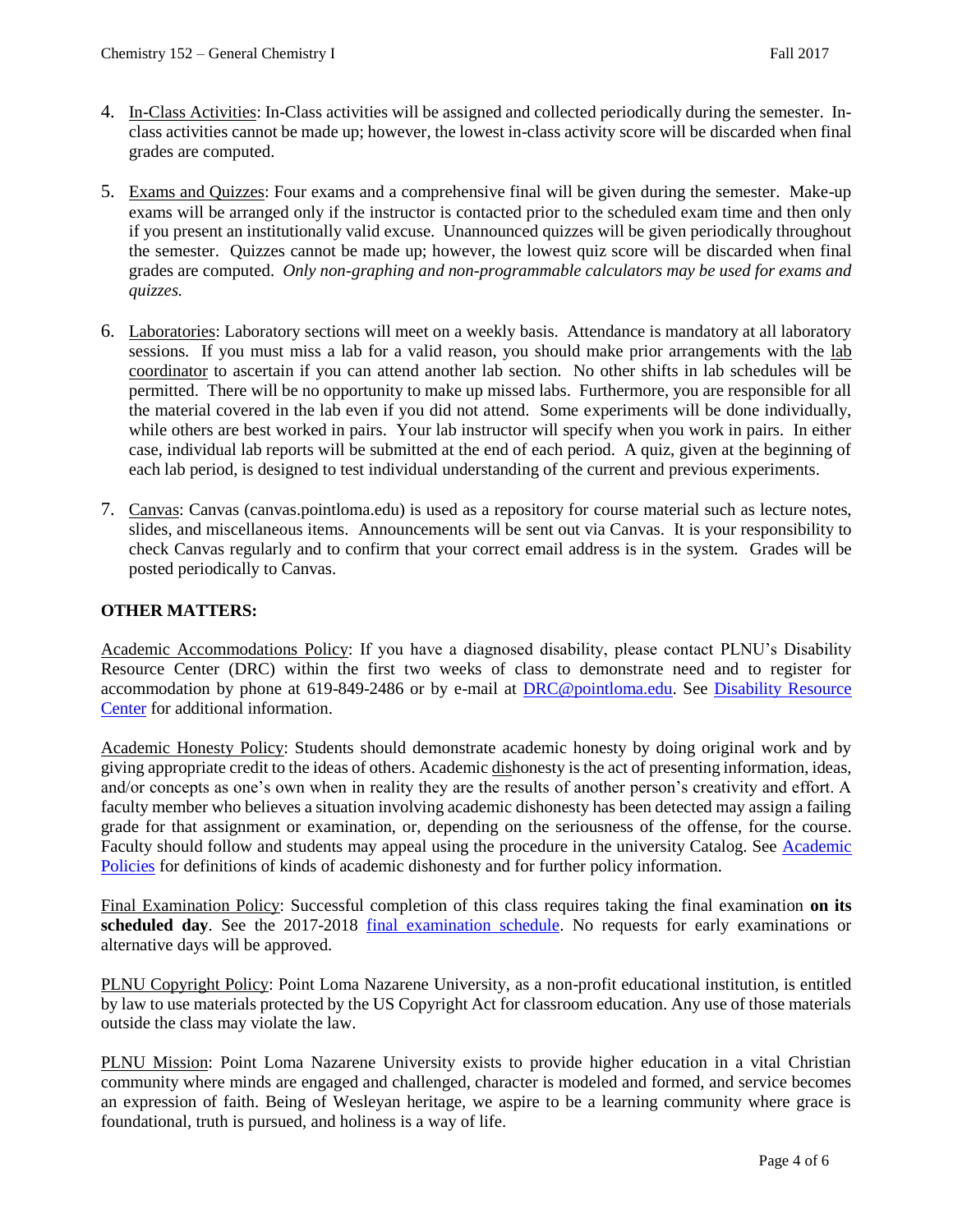| <b>DATE</b> | <b>LECTURE TOPICS</b>                                                                               | <b>READING</b><br><b>ASSIGNMENT</b>        | <b>LABORATORY</b>                                      |  |
|-------------|-----------------------------------------------------------------------------------------------------|--------------------------------------------|--------------------------------------------------------|--|
| 8/29(T)     | Introduction, Atoms, Molecules, Scientific Approach                                                 | $1.1 - 1.2$                                |                                                        |  |
| $8/30$ (W)  | Classification of Matter, Physical/Chemical Changes<br>and Properties, Energy                       | $1.3 - 1.5$                                | No Lab                                                 |  |
| $9/1$ (F)   | Units/Reliability of Measurements and Solving<br><b>Chemical Problems</b>                           | $1.6 - 1.8$                                |                                                        |  |
| $9/4$ (M)   | Labor Day - No Class                                                                                |                                            | Check-in<br>Scientific                                 |  |
| $9/6$ (W)   | Atoms, Modern Atomic Theory and Laws, Electrons,<br>Atomic Structure and Subatomic Particles        | $2.1 - 2.6$                                |                                                        |  |
| $9/8$ (F)   | Periodic Law, Periodic Table, Atomic Mass and Molar<br>Mass                                         | $2.7 - 2.9$                                | Measurements $(p. 23)$                                 |  |
| $9/11$ (M)  | Chemical Bonds, Chemical Formulas, Molecular<br>Models, Elements and Compounds                      | $3.1 - 3.4$                                | Determination of a<br>Chemical Formula: The            |  |
| $9/13$ (W)  | Ionic Compounds, Molecular Compounds, Formula<br>and Molar Mass of Compounds                        | $3.5 - 3.8$                                | Reaction of Iodine with<br>Zinc $(p. 41)$              |  |
| $9/15$ (F)  | Composition of Compounds, Determining Chemical<br>Formulas and Writing/Balancing Chemical Equations | $3.9 - 3.11$                               | <b>AND</b><br>Nomenclature<br>Worksheet                |  |
| $9/18$ (M)  | Reaction<br>Stoichiometry,<br>Limiting<br>Reactant,<br>Theoretical and Percent Yield                | $4.1 - 4.3$                                | A Cycle of Copper<br>Reactions $(p. 49)$               |  |
| $9/20$ (W)  | <b>EXAM #1 (day 10)</b>                                                                             | Chapters $1-3$                             |                                                        |  |
| $9/22$ (F)  | Solution Concentration and Stoichiometry, Aqueous<br>Solutions and Solubility                       | $4.4 - 4.5$                                |                                                        |  |
| $9/25$ (M)  | Precipitation Reactions and Representing Aqueous<br>Reactions                                       | $4.6 - 4.7$                                |                                                        |  |
| $9/27$ (W)  | Acid-Base and Gas Evolution Reactions                                                               | 4.8                                        | Volumetric Titration of<br>Acids & Bases $(p. 61)$     |  |
| $9/29$ (F)  | <b>Oxidation-Reduction Reactions</b>                                                                | 4.9                                        |                                                        |  |
| $10/2$ (M)  | Pressure and Gas Laws                                                                               | $5.1 - 5.5$                                | Gas Laws and Airbags<br>(p. 69)                        |  |
| $10/4$ (W)  | Gas Mixtures and Gas Stoichiometry                                                                  | $5.6 - 5.7$                                | <b>AND</b>                                             |  |
| $10/6$ (F)  | Kinetic Molecular Theory, Diffusion, Effusion, and<br><b>Real Gases</b>                             | $5.8 - 5.10$                               | Oxidation-Reduction<br>Worksheet                       |  |
| $10/9$ (M)  | Energy Definitions, Internal Energy, Heat and Work                                                  | $6.1 - 6.3$                                |                                                        |  |
| $10/11$ (W) | <b>EXAM #2 (day 19)</b>                                                                             | Chapters $4-5$                             | Determining R using a<br>Metal-HCl Reaction<br>(p. 75) |  |
| $10/13$ (F) | Heat and Work, Calorimetry                                                                          | $6.4 - 6.5$                                |                                                        |  |
| $10/16$ (M) | <b>Enthalpy and Calorimetry</b>                                                                     | $6.6 - 6.7$                                | Enthalpy Changes in                                    |  |
| $10/18$ (W) | <b>Enthalpy of Reaction</b>                                                                         | <b>Chemical Reactions:</b><br>$6.8 - 6.10$ | Hess's Law $(p. 83)$                                   |  |
| $10/20$ (F) | <b>Fall Break - No Class</b>                                                                        |                                            |                                                        |  |

# **CHEMISTRY 152 CLASS SCHEDULE**